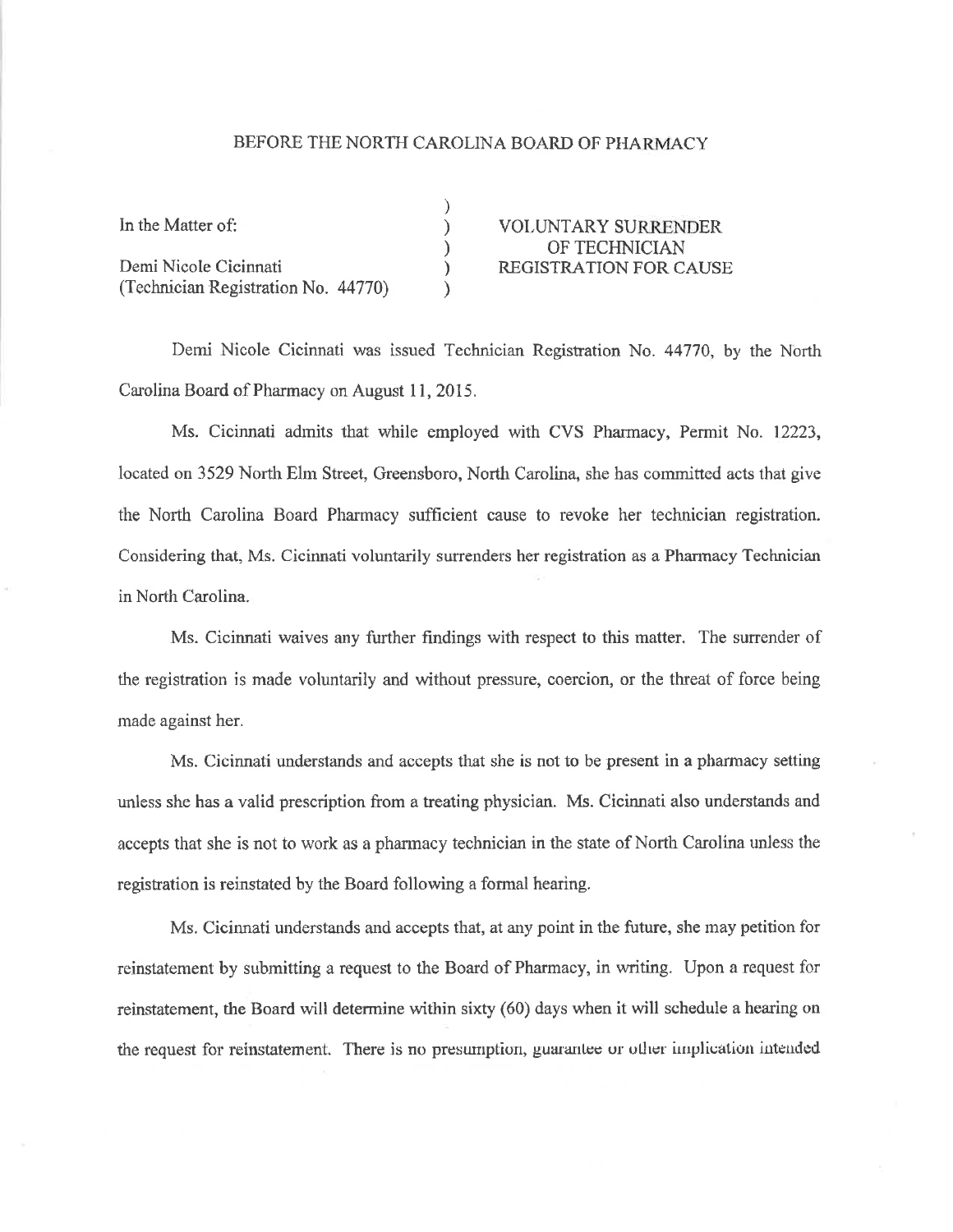within this document that the Board will reinstate the registration. The decision will be made by the Board based on consideration of all available evidence presented at a formal hearing before the Board. The registration will not be returned until and unless the Board issues a reinstatement order after any formal hearing.

This the  $\frac{|\hat{\iota}|}{\hat{\iota}}$  day of  $\overline{\text{May}}$ , 2017. Demi Nico Cicinnati